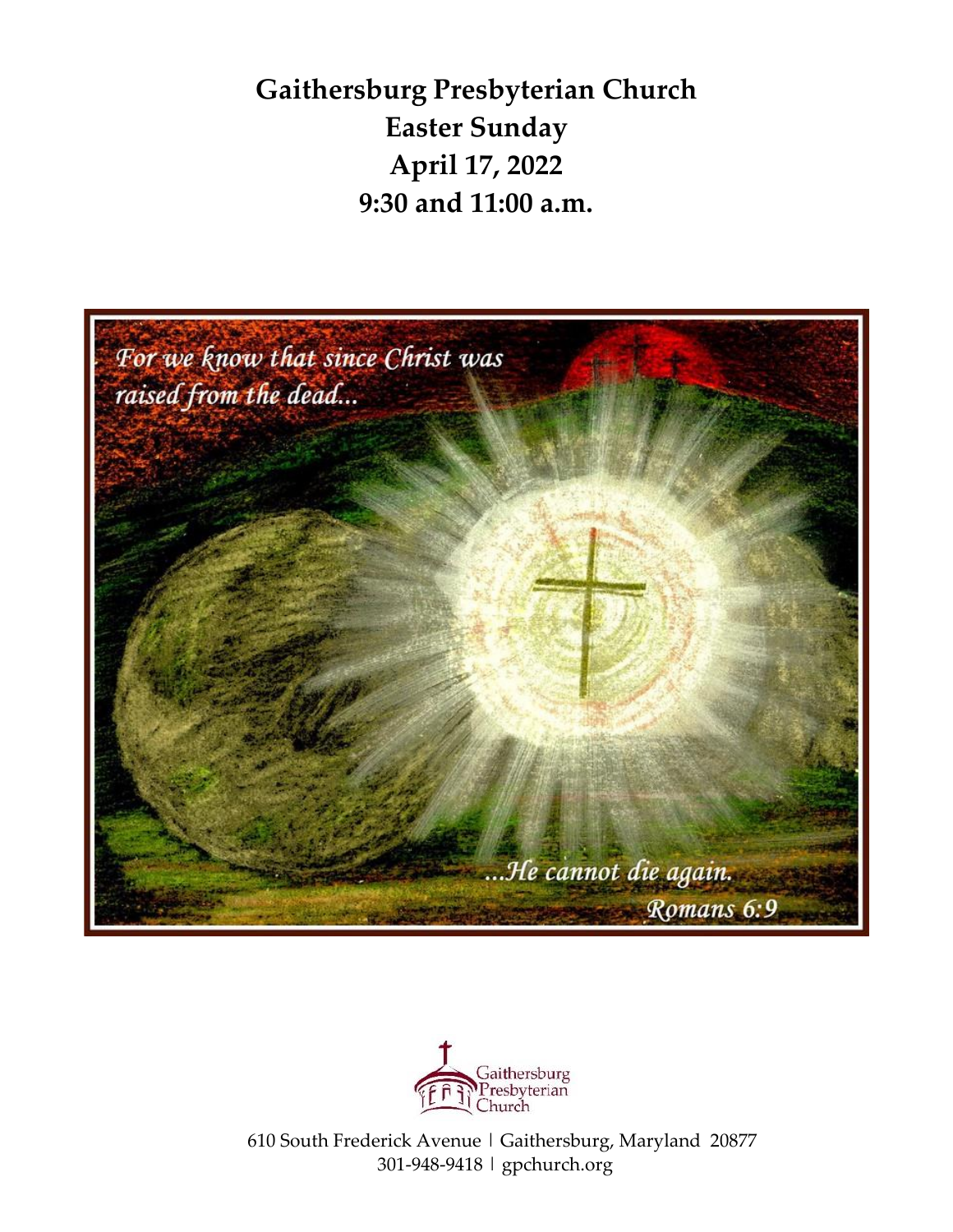$Q \cap C$ 

# Are you a guest today?

## Welcome!

Our pastors and staff would love to meet you! If you would like to know more about the church, please see our web site at gpchurch.org, or meet us on Facebook.

 $\circ$ 

![](_page_1_Picture_5.jpeg)

Please sign the guest book by using your smartphone camera to scan the QR code (gpchurch.org/guestbook)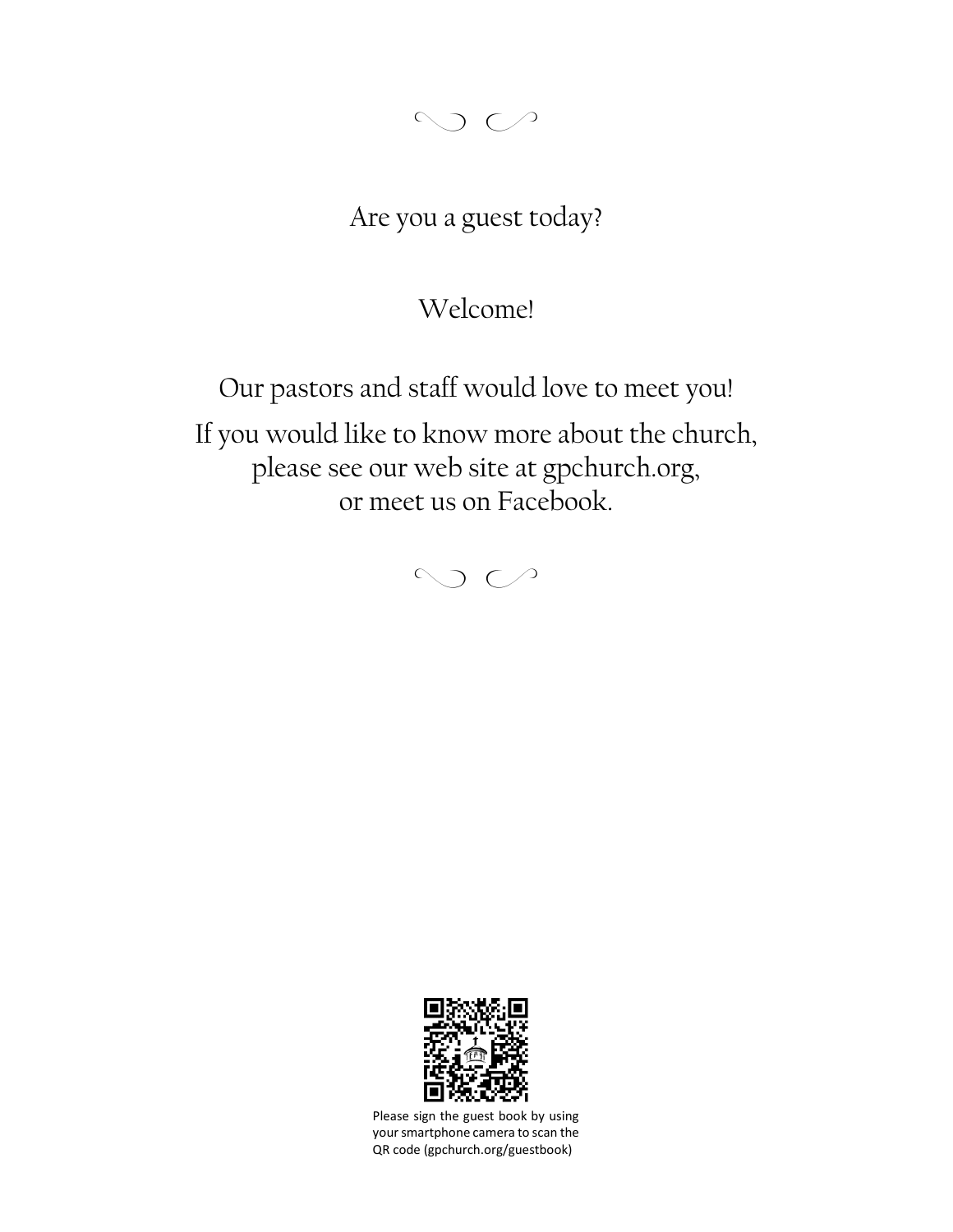# **Gaithersburg Presbyterian Church – April 17, 2022 Easter Sunday**

**Church in person at 9:30 and 11:00 a.m. | Livestream on YouTube at 11:00 a.m.**

## **Opening Scripture John 19:38–20:1**

After these things, Joseph of Arimathea, who was a disciple of Jesus, though a secret one because of his fear of the Jews, asked Pilate to let him take away the body of Jesus. Pilate gave him permission; so he came and removed his body. 39Nicodemus, who had at first come to Jesus by night, also came, bringing a mixture of myrrh and aloes, weighing about a hundred pounds. 40They took the body of Jesus and wrapped it with the spices in linen cloths, according to the burial custom of the Jews. 41Now there was a garden in the place where he was crucified, and in the garden there was a new tomb in which no one had ever been laid. 42And so, because it was the Jewish day of Preparation, and the tomb was nearby, they laid Jesus there. Early on the first day of the week, while it was still dark, Mary Magdalene came to the tomb and saw that the stone had been removed from the tomb.

**Opening Music** "That Easter Day with Joy Was Bright" Wade Meyers, piano

### **Welcome**

*Welcome, all! Please register your attendance with the QR code on the inside of the front cover, or with the online link, or on paper in the church Gathering Space. Need help? Ask any usher.*

## **Call to Worship** [*responsive*]

Jesus said: "I am the resurrection and the life. Those who believe in me, even though they die, will live, and everyone who lives and believes in me will never die." **Christ is risen! We see the glory of God.** Friends, the tomb is empty! The stone has been rolled away! **Christ is risen! He is risen, indeed!** For three days he lay in that cold and lonely cave. **But God's love cannot be contained, even by death.**  Thanks be to God, who gives us victory throughout our Risen Lord. **Death has been swallowed up in victory!**  Christ is risen! **He is risen, indeed!** Come, let us worship the Risen Christ!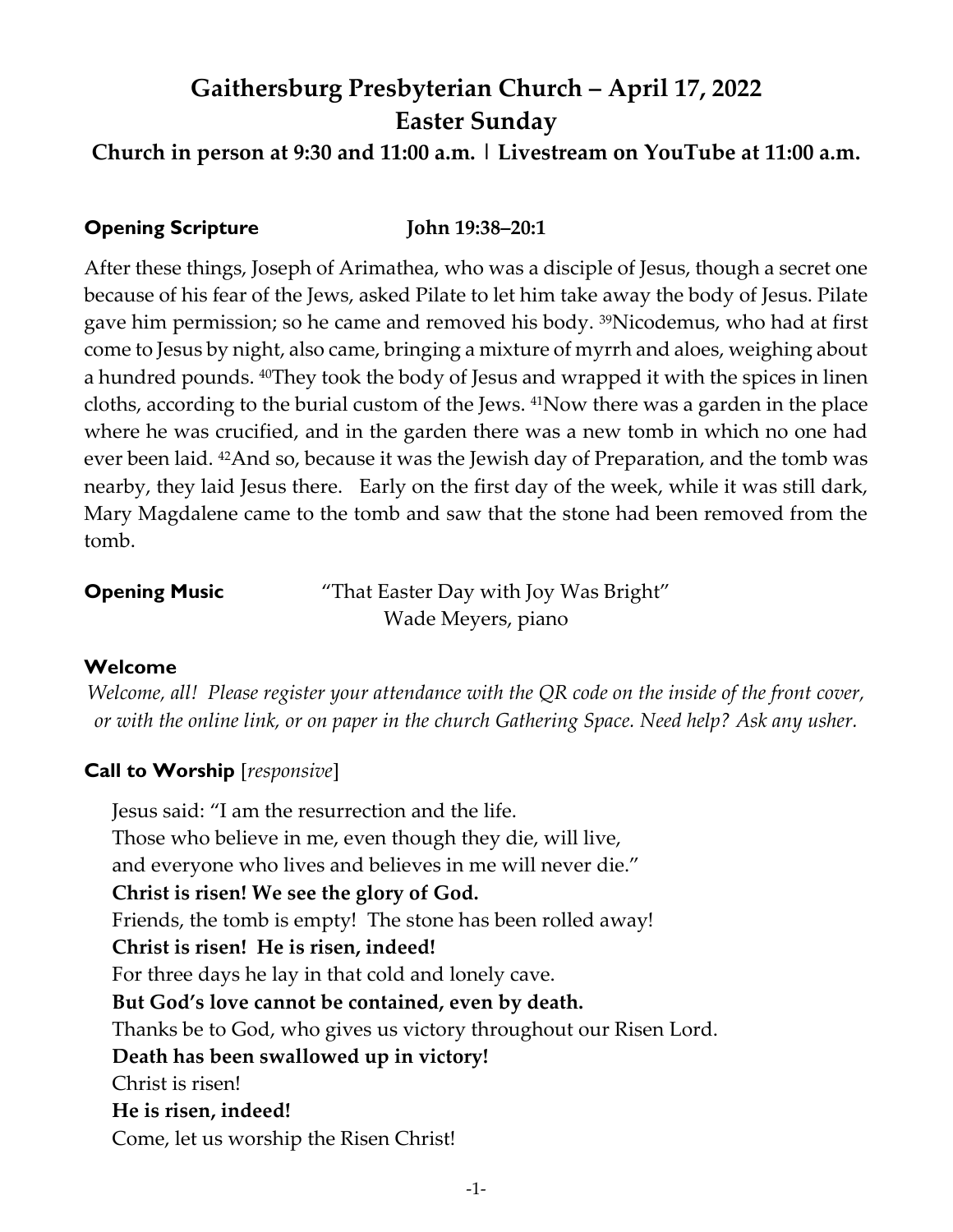## **Opening Prayer**

**Hymn** [*stand*] "Jesus Christ Is Risen Today" Glory to God #232

## **Call to Confession**

## **Prayer of Confession** [*together*]

**When our faith stands at the grave, Grieving for a stone that's rolled away, forgive us. When our faith is short of understanding though the truth is there to see, forgive us. When our faith, beset by doubt, sees no further than an empty tomb, forgive us. Bring to mind the cry of Mary, 'I have seen the Lord!' and grant us faith to believe!**

[*Silence for Personal Prayer*]

## **Assurance of Pardon** [*responsive*]

The shadows of the tomb are gone. Angels proclaim God's good news. Death and evil have been defeated; love is on the move. **By the power of Jesus Christ, our rock and our Redeemer, we share in God's resurrection glory. Thanks be to God! Alleluia! Amen.** 

## **We Listen to God's Word**

### **Children's Message Carolyn Hayes Carolyn Hayes**

*Children and youth stay in worship today.* 

**Sung Response** [*stand*]  $\blacksquare$  <sup>*"*Christ Is Risen! Shout Hosanna!" Glory to God #248</sup>

### **Scripture Luke 24:1–12**

But on the first day of the week, at early dawn, they came to the tomb, taking the spices that they had prepared. 2They found the stone rolled away from the tomb, 3but when they went in, they did not find the body. 4While they were perplexed about this,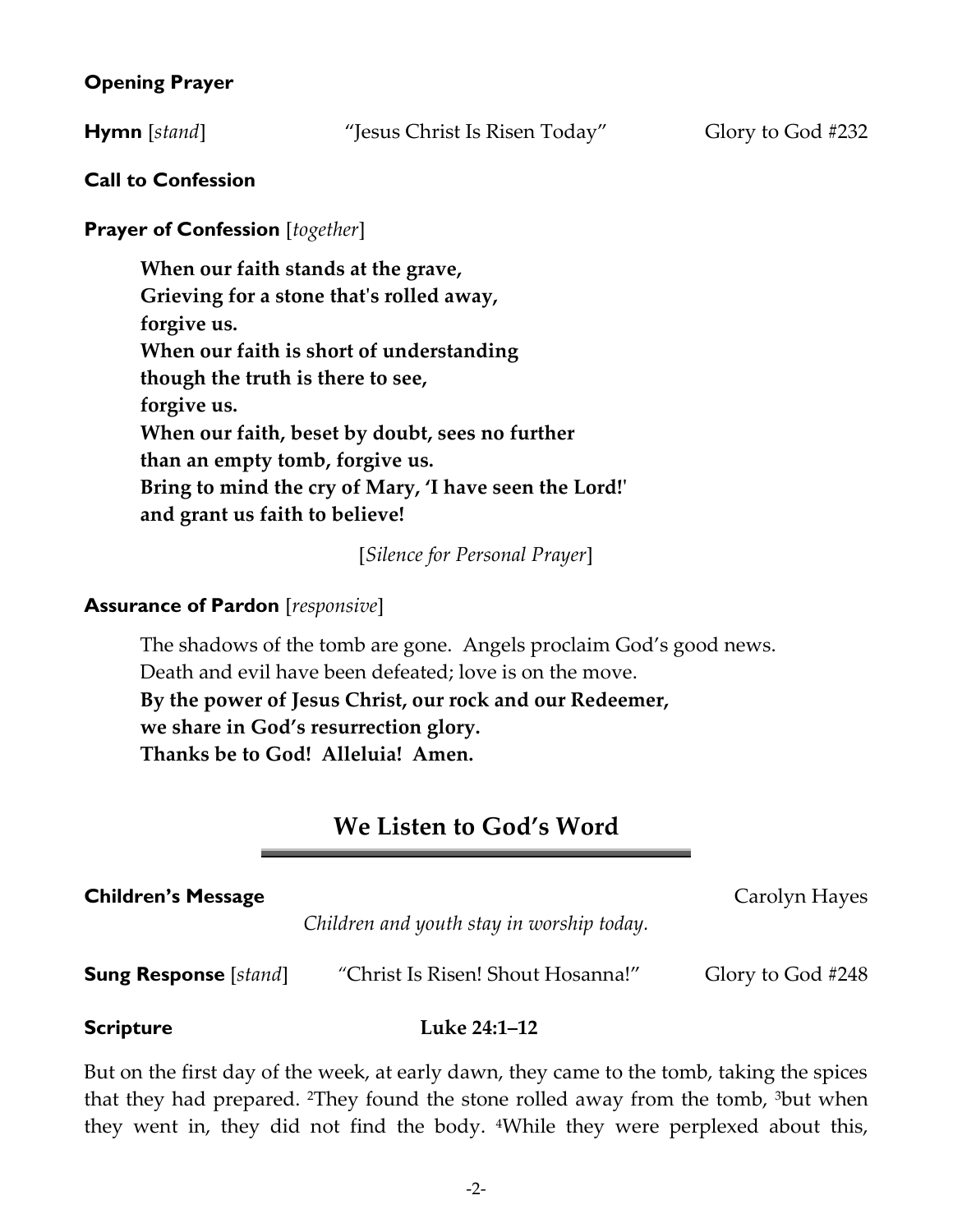suddenly two men in dazzling clothes stood beside them. 5The women were terrified and bowed their faces to the ground, but the men said to them, 'Why do you look for the living among the dead? He is not here, but has risen. <sup>6</sup>Remember how he told you, while he was still in Galilee, <sup>7</sup>that the Son of Man must be handed over to sinners, and be crucified, and on the third day rise again.' 8Then they remembered his words, 9and returning from the tomb, they told all this to the eleven and to all the rest. <sup>10</sup>Now it was Mary Magdalene, Joanna, Mary the mother of James, and the other women with them who told this to the apostles. <sup>11</sup>But these words seemed to them an idle tale, and they did not believe them. 12But Peter got up and ran to the tomb; stooping and looking in, he saw the linen cloths by themselves; then he went home, amazed at what had happened.

The Word of Life for the people of God. **Thanks be to God.**

**Sermon God's Big Eraser Rev. Mary Austin** 

## **We Respond to God's Grace**

| <b>Hymn</b> [stand]                                                                                                                                                                                                                                                                                                                                                 | "Christ the Lord is Risen Today!"            | Glory to God #245 |
|---------------------------------------------------------------------------------------------------------------------------------------------------------------------------------------------------------------------------------------------------------------------------------------------------------------------------------------------------------------------|----------------------------------------------|-------------------|
| <b>Invitation to Generosity</b>                                                                                                                                                                                                                                                                                                                                     |                                              |                   |
| <b>Prayer of Thanksgiving</b>                                                                                                                                                                                                                                                                                                                                       |                                              |                   |
| <b>Offertory Anthem</b>                                                                                                                                                                                                                                                                                                                                             | "Festival Sanctus"<br>The Chancel Choir      | John Leavitt      |
| <b>Prayers of the People</b>                                                                                                                                                                                                                                                                                                                                        |                                              |                   |
| <b>The Lord's Prayer</b> [together]<br>Our Father, who art in heaven,<br>hallowed be thy name,<br>thy kingdom come, thy will be done,<br>on earth as it is in heaven.<br>Give us this day our daily bread;<br>and forgive us our debts,<br>as we forgive our debtors;<br>and lead us not into temptation,<br>but deliver us from evil.<br>For thine is the kingdom, | and the power, and the glory, forever. Amen. |                   |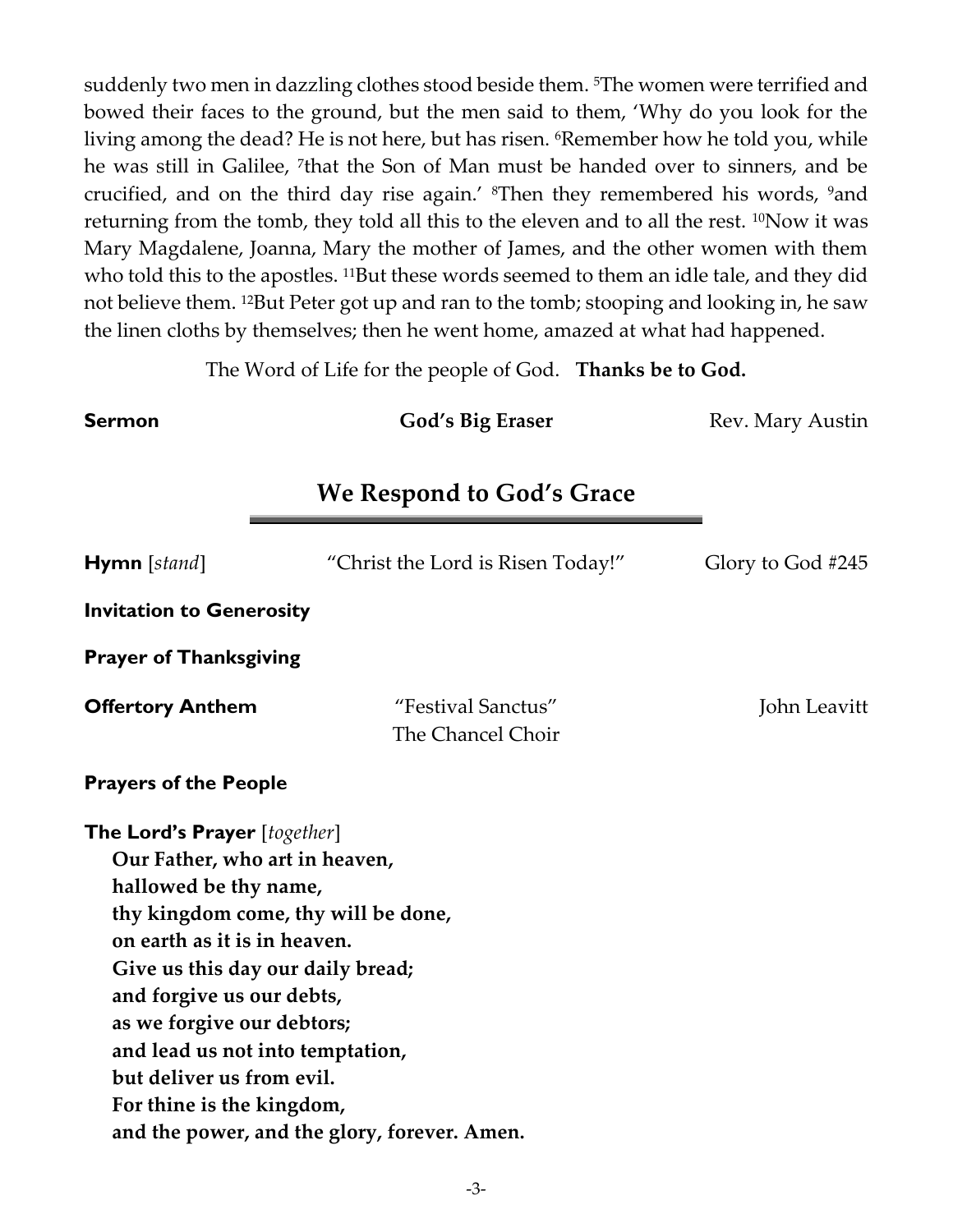## **We Depart for Service**

### **Announcements**

**Sending Song** [*stand*] "Thine Is the Glory" Glory to God #238

### **Passing the Peace**

The peace of Christ be with you. **And also with you.**

**Closing Blessing**

**Closing Music** "Toccata from Organ Symphony No. 5" Charles-Marie Widor Mary Maldarelli, organ

### $\ddagger$

### **Participating in the service:**

Ms. Ninna Nana, Ms. Jennifer Scavullo, Mr. Blaise Scavullo, and Mr. Cooper Scavullo, Worship Leaders (11:00) Ms. Kaylee Dobbins, Trumpeter Mr. Steve Ward, Trombonist Mr. Norman Cary, Tubist Ms. Mary Maldarelli, Guest Organist Ms. Carrie Larsen, Director of Youth and College Ministries Mr. Wade Meyers, Director of Music and Worship Arts Ms. Carolyn Hayes, Director of Children and Young Families Rev. Mary Beth Lawrence and Rev. Mary Austin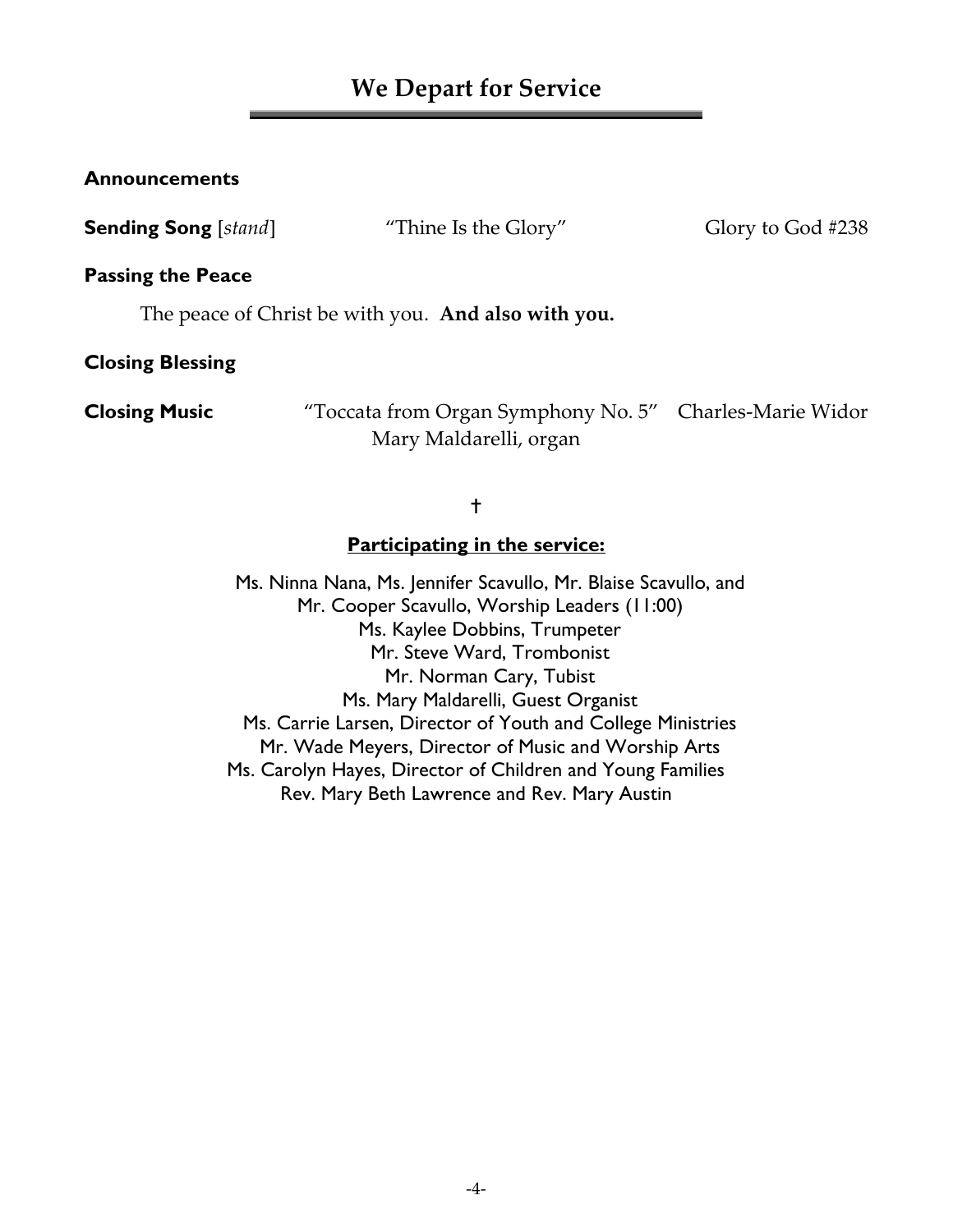![](_page_6_Picture_0.jpeg)

## **The Flowers In the Sanctuary were given to the glory of God, and in Celebration, in Honor, or in Memory of Past and Present Loved Ones**

## **Given in Celebration**

**Mary Austin** – *in celebration of the GPC and GPP* $\&$ *K Staff* – *each one a joy to work with* **Karma Beal** – *in celebration of my Grandchildren: Sammy, Chris, Jeremy, Ava, Nhu, and Nicole* **Cindy Cenname** – *in celebration of GPC* **Barbara Clark** – *in celebration of our family: Robert and Mary Clark, Earl W. Jones, Mary Champney* **Lloyd Currie** – *in celebration of the April 11 birth of my great-granddaughter, Anna Marielle Philbin.* **Elba Hildebrant** – *in celebration of all our friends and family for our Lord's presence in our lives* **Laura Johnson** – *in celebration of my family, Don and Jennie, Becky and her family, and Cindy and her family* **Yvonne D. Miller** – *in celebration of my sister, Joyce Dianne Miller's 74th birthday on 4/22/22* **Whitlock Family** – *in celebration of Easter! He is Risen!*

## **Given In Memory**

**Mary Austin & Carl Smith** – *in memory of Emmett Smith, Sr. and Anna Marie Austin* **Crystal Blyler** – *in memory of Grandparents Jay and Shirley Smith, and Kathryn and Arthur Blyler, and great-grandmothers, Hopp and Caris* **Sherrie Cardea & Family** – *in memory of Joe Harris, loving husband, father, grandfather, and great-grandfather. What a blessing you were and continue to be to ourfamily. We miss you* **Ann & Jim Davidson** – *in memory of Samuel Beachy (grandson), Don and Helen Davidson (Jim's* 

*parents)*

**Art & Sue Eisenhour** – *in memory of Michael and Fern*

**Martha Garcia** – *in memory of George William McRee*